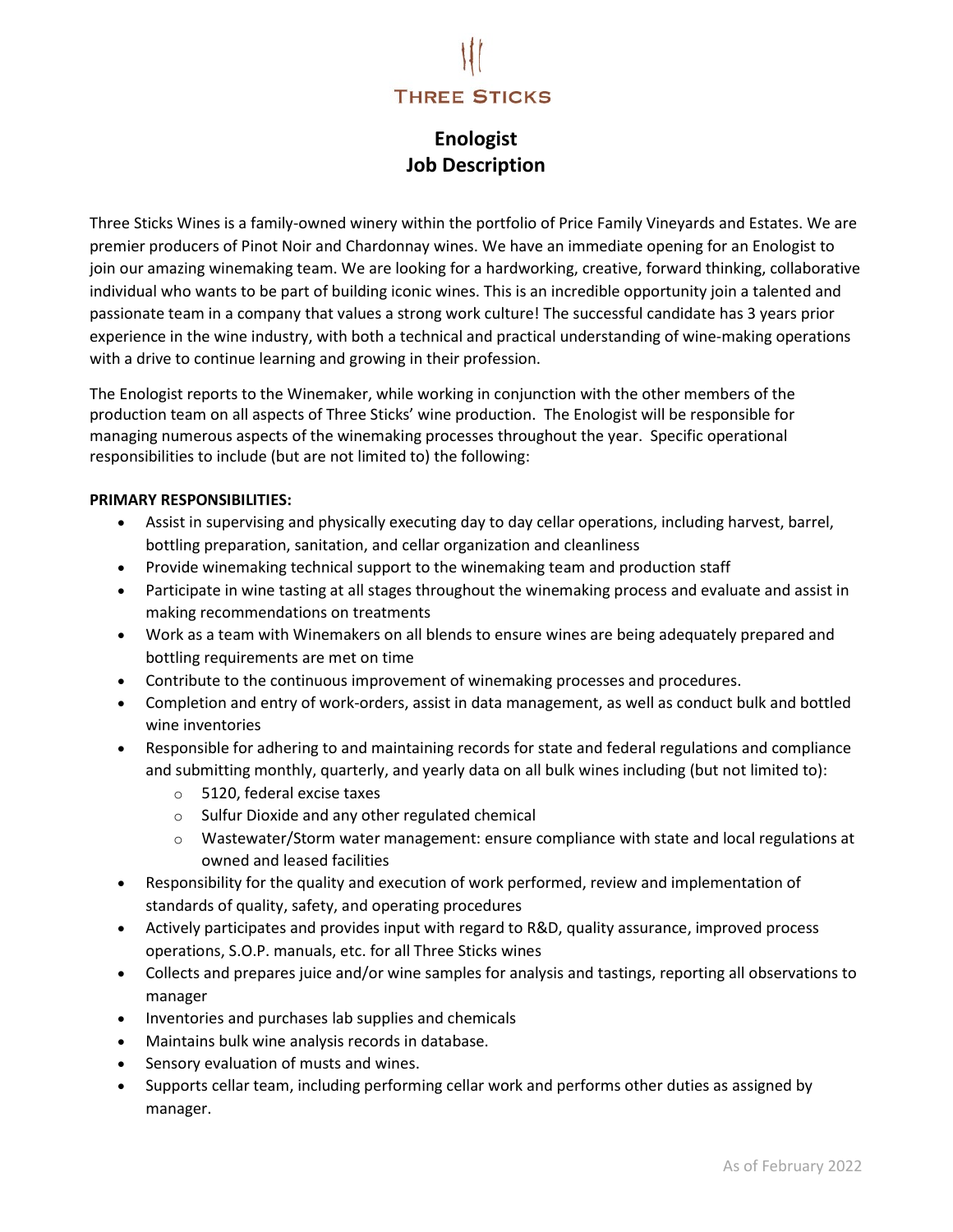- Safety training and management of compliance issues in the laboratory and cellar environment to provide a safe work place
- Operate, maintain and assist in repair of winery equipment
- Be available for weekend and evening winery events that require interaction with customers
- Assist in tastings and tours of the facility as necessary

#### Harvest

- $\circ$  Harvest Preparation including equipment servicing, additions ordering, training preparation
- o Execute fermentation rounds
- $\circ$  Assist in supervising grape receiving, crushing, pressing and wine production operations during harvest
- $\circ$  Assist in the supervision, training, and mentoring of all cellar employees during harvest, providing ongoing instruction and support as assigned
- o Be available for extended work hours during harvest

# Lab/QC

- o Pull QC samples
- $\circ$  Grape maturity analysis (managing/executing sampling and running analyses)
- o Scorpion or any other microbiological analysis and spoilage management
- $\circ$  QC bottles during bottling, managing their inventory and deployment from storage facility
- o First, Middle, Last during bottling

# Safety Compliance

- o Ensure compliance with all OSHA policies and procedures
- o Induct and train new employees to carry out their duties in a safe manner
- o Instruct staff in safe work practices and enforce safety rules
- $\circ$  Responsible for ensuring workplace procedures incorporate OSHA compliance measures
- o Conduct monthly workplace safety audits
- o Investigate accident/injury/near misses and complete reports

In addition to these primary duties, Three Sticks asks all of its employees to be cross-trained and capable of many tasks. Training and experience will be provided as time and opportunity allow you to grow, learn, and develop new skills within these parameters.

# EXPERIENCE & QUALIFICATIONS:

- BS in Enology or Science equivalent required
- Have minimum 3 years prior experience in the wine industry, with both a technical and practical understanding of wine-making operations
- Strong laboratory, research and sensory analysis skills
- Ability to work independently as well as be a team player with adherence to production deadlines and bottling schedules
- Have strong organizational and record-keeping skills
- Acute attention to detail
- Proficient in mathematics/working with numbers
- Good judgment with the ability to make timely and sound decision
- Creative, flexible, and innovative team player
- Working knowledge of data collection, data analysis, evaluation, and scientific method